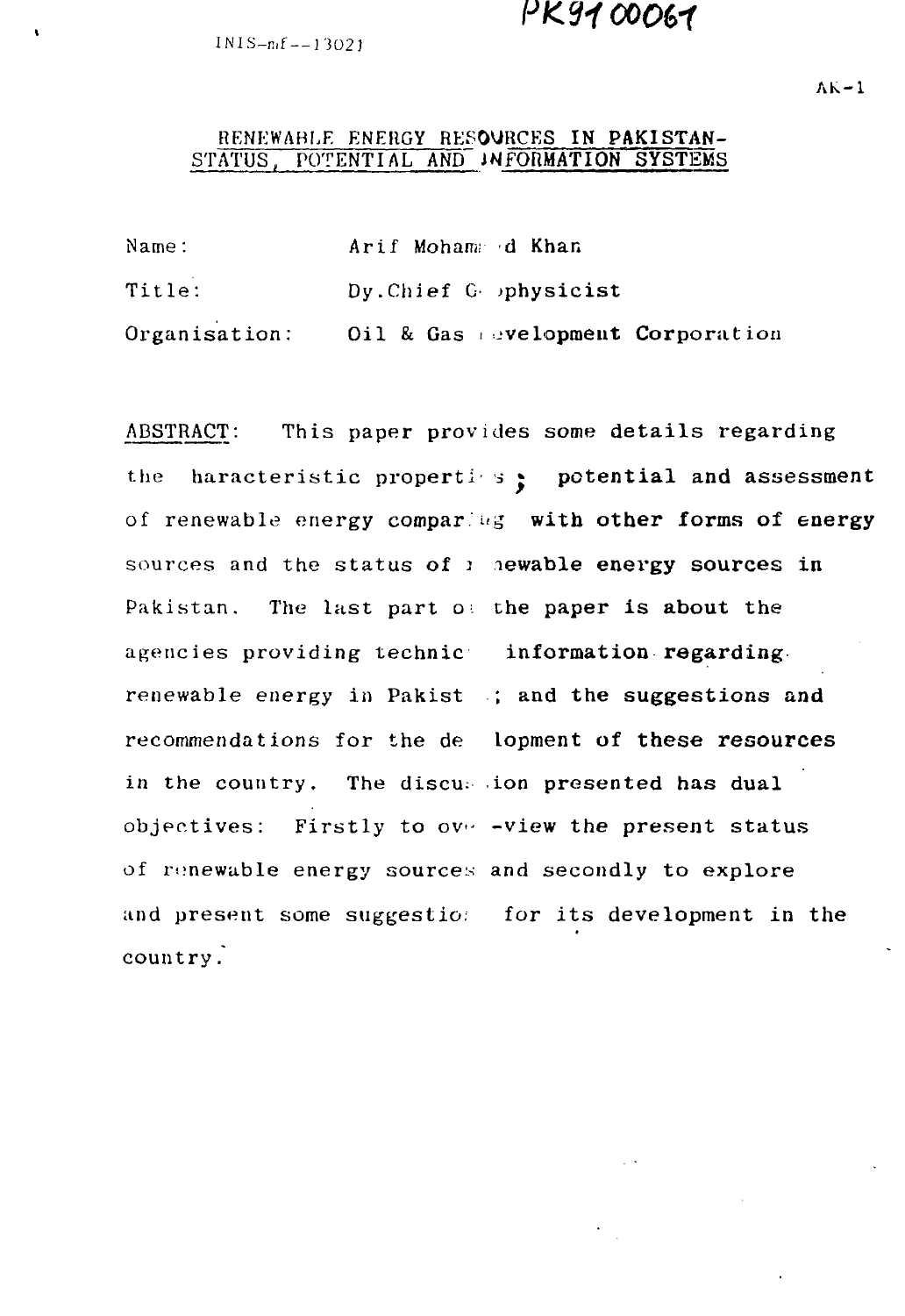INTRODUCTION: The first part of the paper deals with the presentation of characteristic properties of Renewable Energy Sources and the techniques for resource assessment using the important technology of remote sensing. Some examples and application oi small projects, set-up at different sites in  $\mathbb{P}^1$  ikistan, are also referred to.

1- Resources Assessment. One of the factor in determining of renewable energy technologies ior exploitation of energy in a country or region 15 to assess the available renewable resources. This depends on the data collection for wind, water-flow, forest resources and the most abundant, solar energy. Here, mostly convention terrestrial observations have been used to perform such resource assessment, however such data lacks accuracy because, in most developing countries, cuch observations have been intermittent and have not been carried out adequately over distributed geographic areas. The only alternative for a better and accurate means of data collection is remote sensing or by using satellites. The satellites launched by NASA during the eighties and during the recent times provide the resource assessment by highly sophisticated measurement techniques, never been available before this include the Coastal Zone Colour Scanner (CZCS) and the advanced very high resolution

 $AK-2$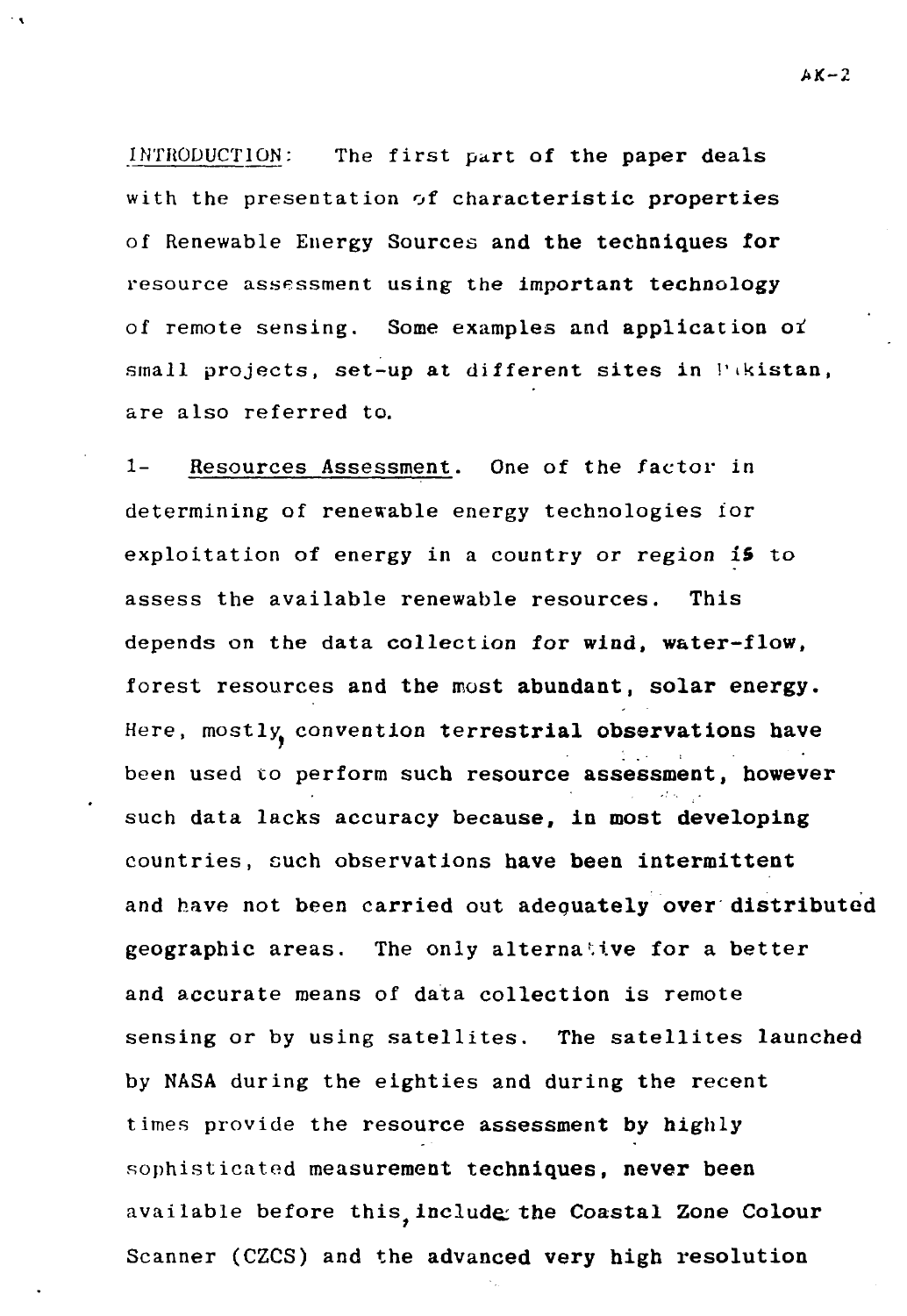radio-meters. This satellite data is transformed into useful products such as photos, maps etc. The analysts are then able to extract information about crops, vegetation,minerals **water resources,** terrain and intensity **of** solar **radiation falling** on hat particular region.

Using these pieces **of informations the planners** then execute? the **resources exploitation programme** most effectively and **economically. It was very.** complicated to make use of the traditional scattered statistical information and it is a welcome departure in this regard. The energy policy analysts are now convinced that as for as solar energy is concerned, it should be widely used in **Pakistan** for **water** pumping, space heating **and-fbf generation of electricity;** for domestic as well as, for **small to medium size** commercial projects.

The main reason for this **option resultj from a comparison** of the solar energy available at the earth's surface with the demand o' energy. For example, the average winter solar power, incident on an area of 1000 sq.ft. would be 14 KW against a consumption of only 7.5 KW. Hence a 30% efficient collector would be able to provide 80% of the heating requirement of **the** house.

 $AK-3$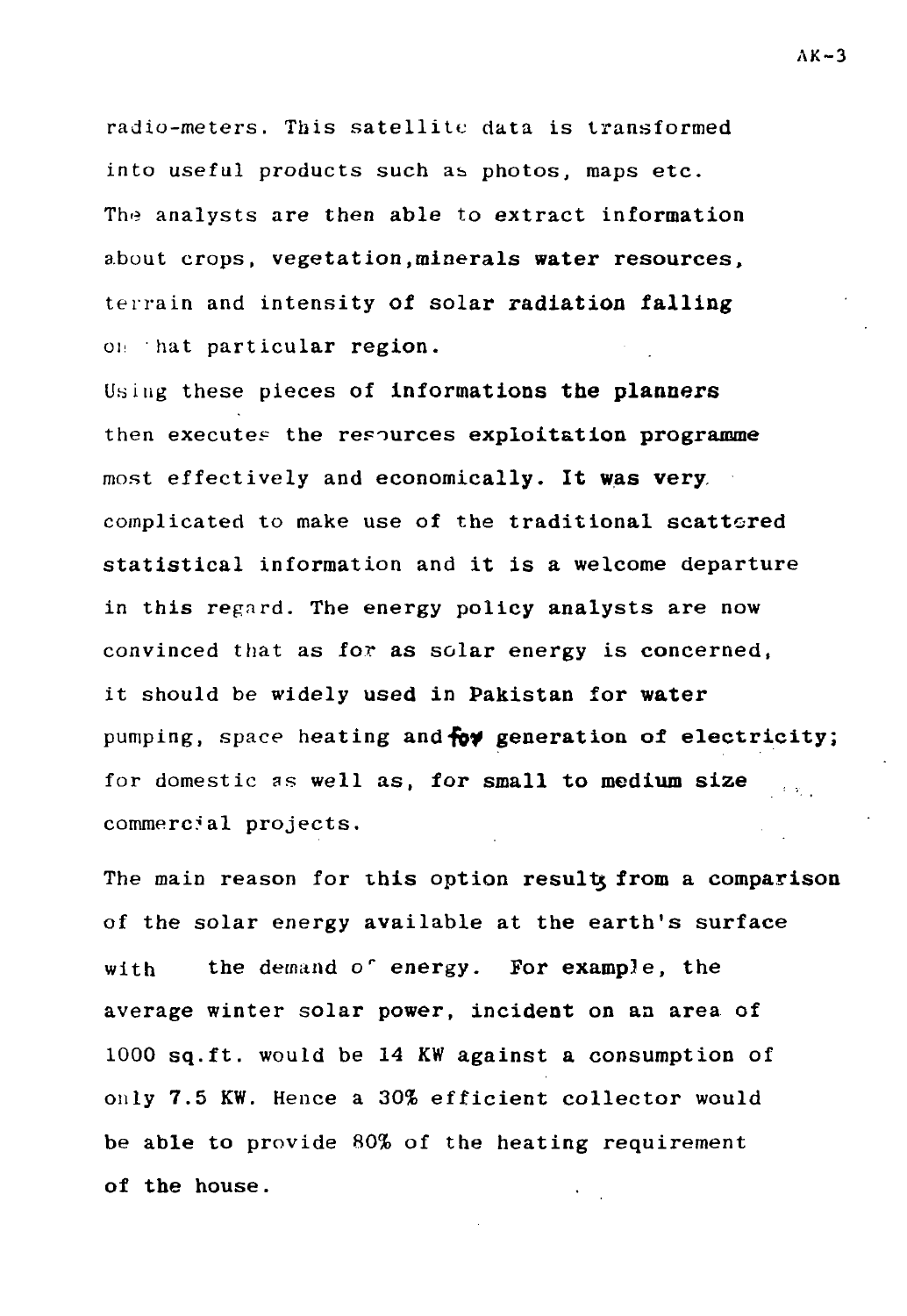This comparison of supply and demand extends to electricity where there is the possibility that photo-voltaic cells, may one day be widely used to convert sun-light directly into electricity. These solid state devices, if economically prepared on large scale, will then change the energy scenario presently facing a crisis of shortage. In other words, in all parts of the country, each house-hold unit will be able to generate the energy for itself; in addition  $t$  the energy available by the power generating agencies in the country. In this way there will be bulk of surplus energy which will be available for the industrial requirements of the country.

A typical house today consumes electrical energy at the rate of 1 KW which could be supplied by a 10% efficient photo-voltaic array covering about 500 sq.ft. (south facing roof). Presently the main obstacle for immediate adaption of solar energy for domestic use is the high capital cost of cells. Secondly a storage system is required for the period when the sun does not shine. The sun having radius **R»6.96x10** Km and Weight **M=2.01xl0<sup>5</sup>?0 Kg.**

is an inexhaustible source of energy. The intensity of solar radiations reaching the earth atmosphere has been determined very accurately by means of space crafts. This energy is known as Solar Constant 'GS'.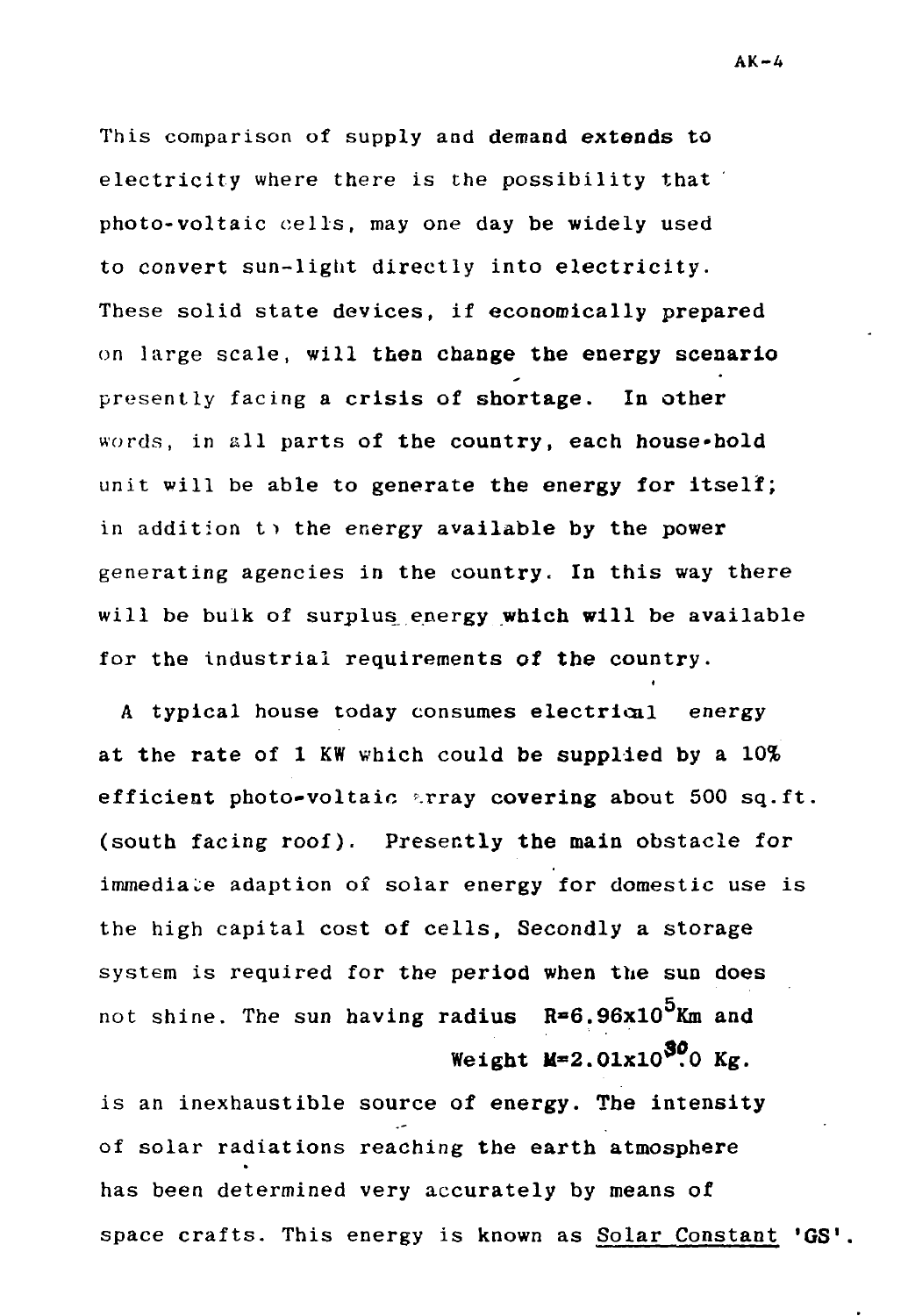It is calculated as 'Gs' = 1355  $W/M^2 = 4878$  KJ/ $M^2$ h. The quantity given by the above equation represents the incident Solar radiation flux on a normal plane. As the earth moves around the sun is **a** slightly elliptical orbit, and distance between earth and sub varies from 98 <sup>37</sup> to 101.75**% of the mean distance**, 2 so the values of Gs also varies from **1315** W/M to 1405 W/M<sup>2</sup>, the average is taken as 1355 E/M<sup>2</sup>. This values is determined by the formula G's.=  $(\underline{h})\mathbf{G}^T$  T<sup>4</sup>  $\frac{R}{\cos \theta}$  =  $\frac{R}{\cos \theta}$  =  $\frac{8}{10^8}$ Radius of Solar disc  $R = 1.501 \times 10^{11}M$ 

 $m+an$  distance earth-sun.

IT.'-an **distance earth-sun. and**  $G = 5.66$  97 x 10<sup>-8</sup> W/M<sup>2</sup> K<sup>4</sup>(

(stephen-Bolrzmann **constant)** Solar energy in its elect ron.ognetic **form is a "raw** material" which should be processed to **convert into** useful form of energy such as heat,  $\epsilon$  lectricity etc. Remoteness Factor K: Remoteness of the site of use implies that the cost of transportation **of** fuel,spares and other material is higher as is the cost of manpower and so the break-even cost of solar energy is also higher. Hence the higher the value of K **the more** economical becomes the solar device. The **ratio** of this cost to the cost of **Kwhr at the cheapest** point (such as Karachi, Multan) gives **the remoteness** factor for that place.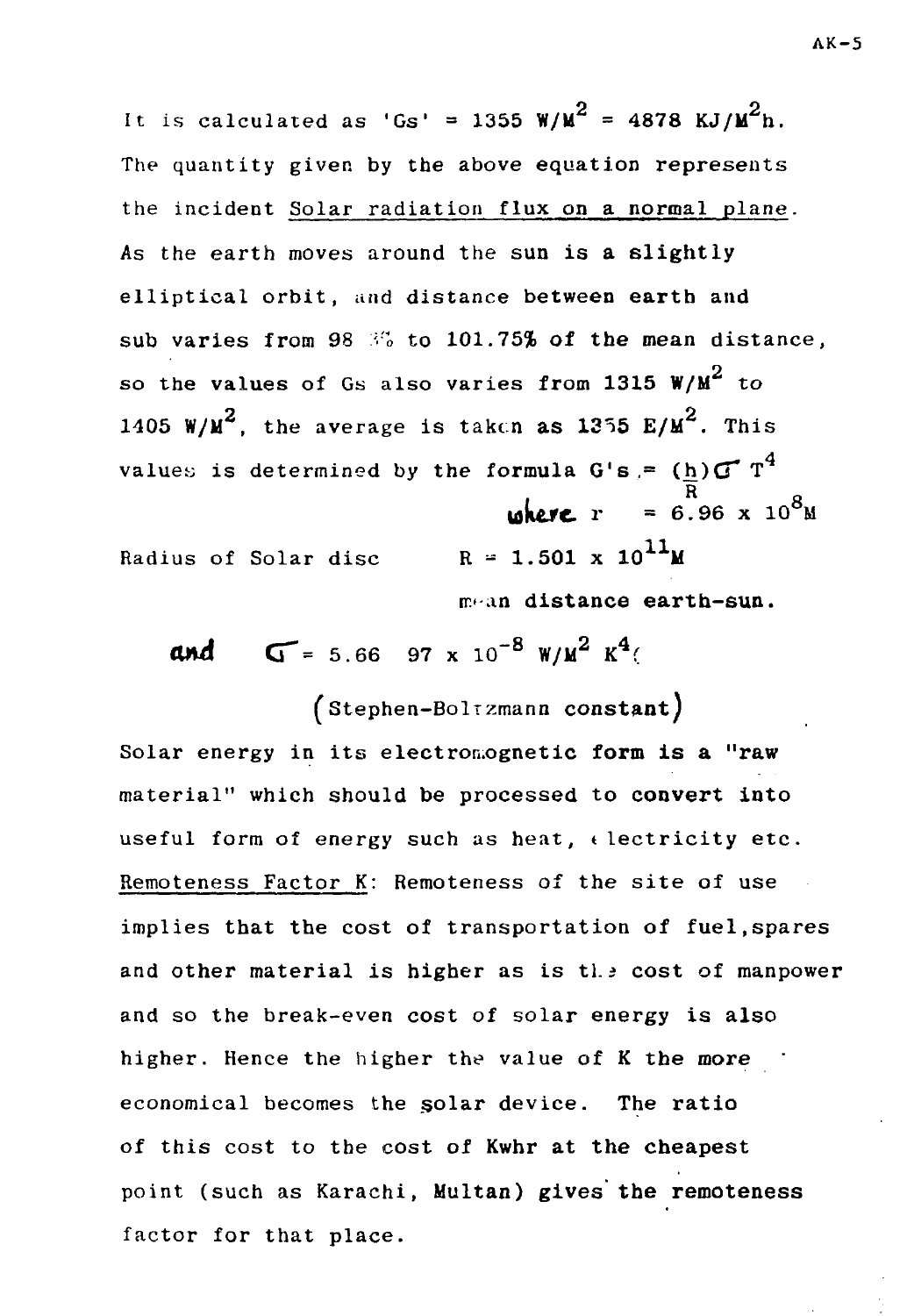### Solar Photo Voltaic Batteries.

The key element of the solid state electric system is the photo voltaic converters, These **are** also called photo voltaic "Cells". **Generally the most** common element used in such cells **is silicon (Si),** available in quartzite **sand. Compound solar'calls** using are copper sulfide (CuS), Gallium Arsenide (Ga. As) and cadmium sulfide (Cds) are also **known.** These compounds have significant performance in photo voltaic conversion. Silicon, a non-metal obtained from sand (most abundant next to  $0<sub>2</sub>$  in the fearth's crust), gives the basic component to the semi-conductor device industry.



Fig: Shows: Solar Cell/Battries for **direct** conversion into electricity.

These cells have high rate of efficiency and are outstandingly stable over a wide range of temperature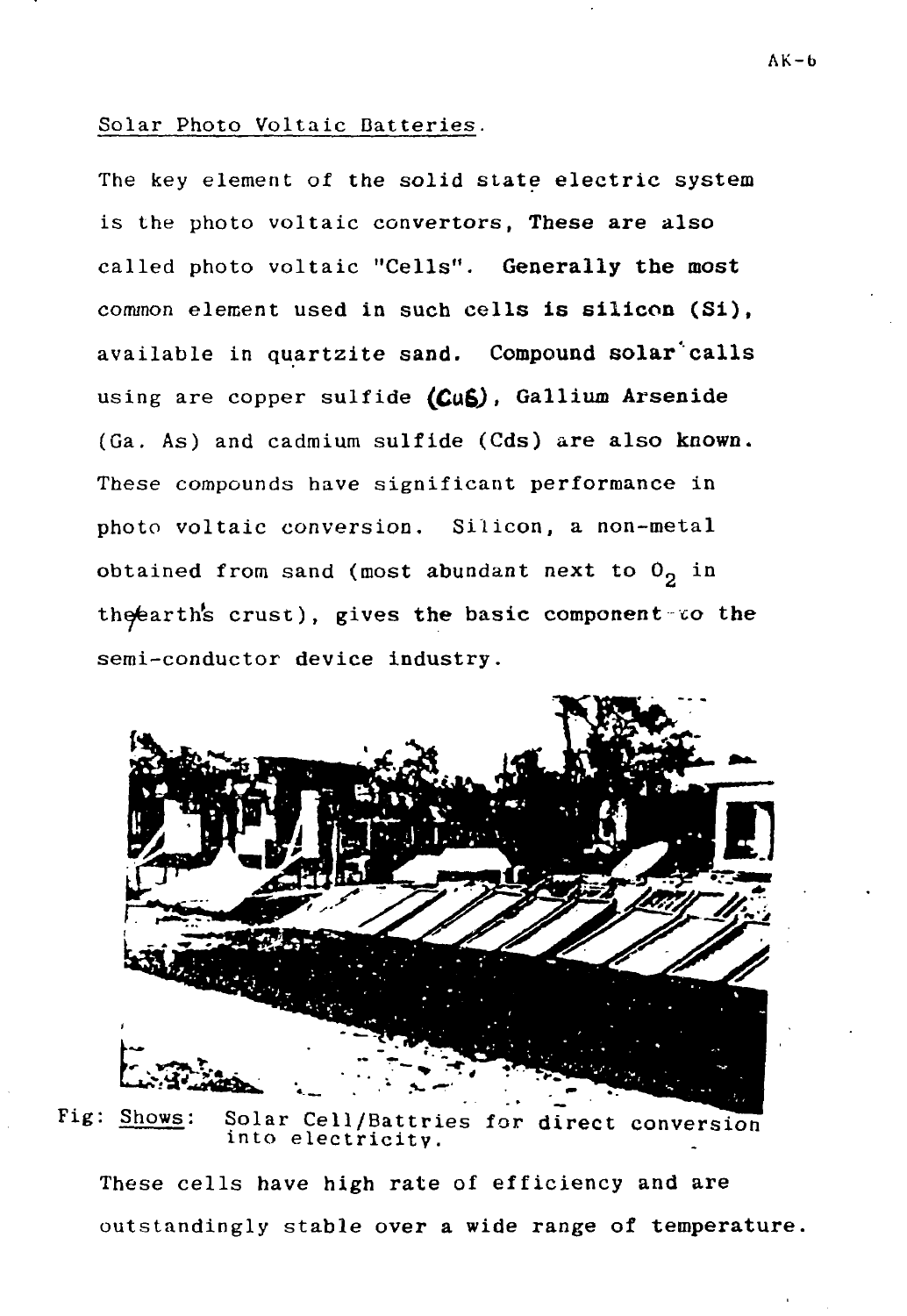Its dis-advantage is the deep penetration of the longer wave-length photoo which requires the silicon layers to be of high crystal perfection and at least 50 microns thick to obtain good "cell" performance. Another dis-advantage is silicon's relatively high chemical reactivity at high temp which needs attention at the manufacturing process stage. Cd-sulpbide compound occurs in nature, as well as, it can be prepared by the action of  $H_2S$  on solutions of Cd-salts. Currently it is being used, in combination with a very thin layer of copper sulfide, as a solar cell. A number of heat engines (power dish type) placed at the focal points of dishes, are capable to generate as much as 300,000 units per year or of a capacity of 25 K-Watt from a small area of 1000 Sq. Yds. When a Bryton engine is coupled with the system it can produce move than 500 mega watt of electric power. Now it is high time when solar-power plants should be made available specially for the commercial applications conversion of photons to electricity. The major advantage of this combination is the potential for extremely low-cost of these thin film devices. The only dis-advantage is its low-efficiency (about half of si-cells). However silicon cells seem to be ahead by the present production rate. Both,silicon and gallium arsenide solar cells,

 $AK-7$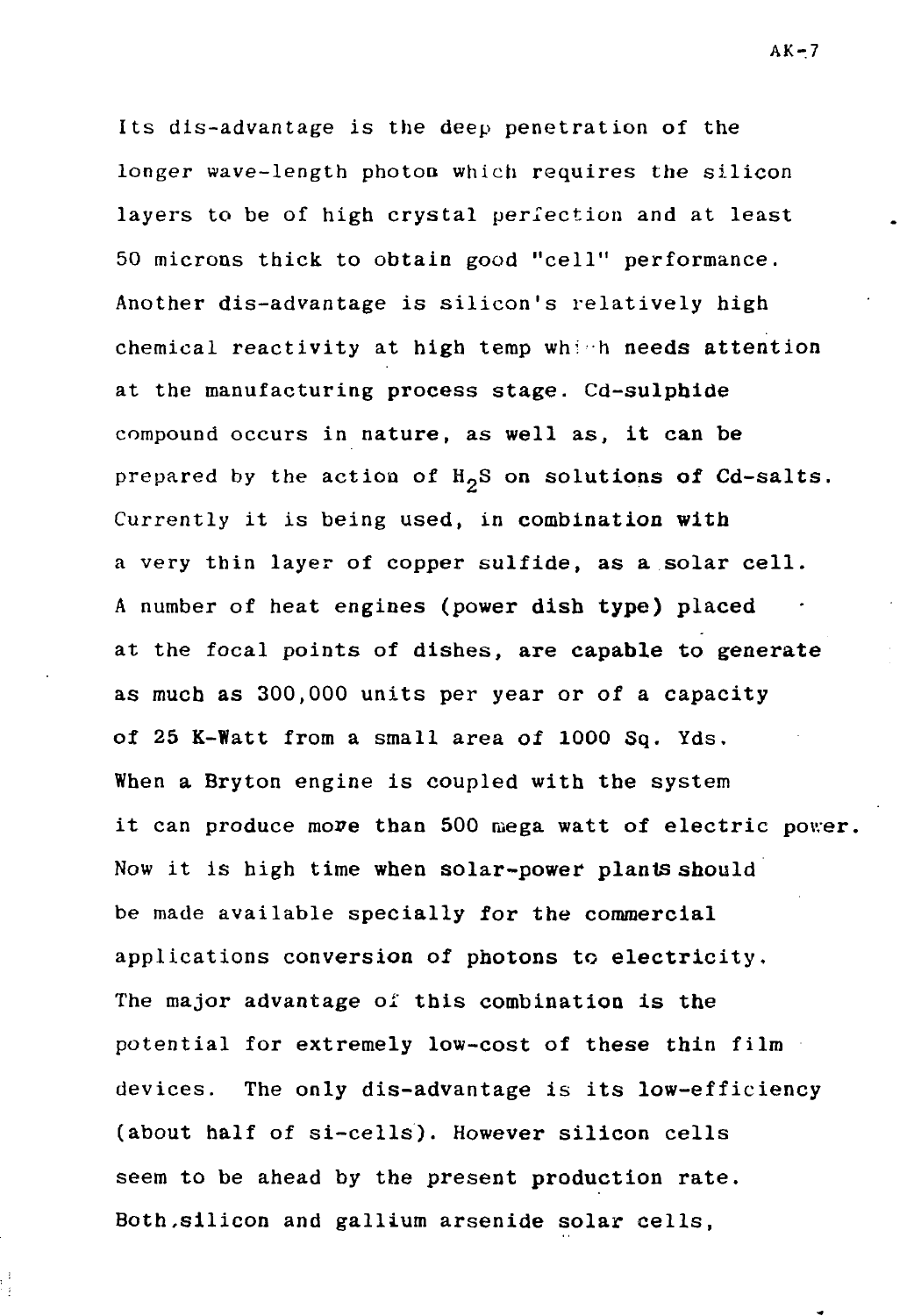efficiencies of 16 to 18% hu .e been obtained. Efforts are being made to introduce new compounds to increase the efficiency.

Cost of System. The major problem is **high** cost, because they are sold only in small quantities and **it** requires large investment in process technology development till the market has not been fully developed. Hence it will rer lire Government support to make a break through. In a relatively free economic system a new commodity source will not be able to replace the existing one unless it can compete with it in price .

As the "Fuel" for solar energy utilization is free and the maintenance cost is very low the price determining factor for solar electric energy is the capital cost of the system.

Some commercial solar plant (based on small-dish type) are now producing more than 500 mega watt electric in an area of one acre only.

#### WIND AND WAVE POWER

A very interesting example for low cost space beating is a house with solar collectors providing sufficient heat energy. Solar energy collected by **the** roof-top collector provides almost all **the space heating** requirement for a house. It is **certain that** in future the cost of the photo **voltaic cell/batteries**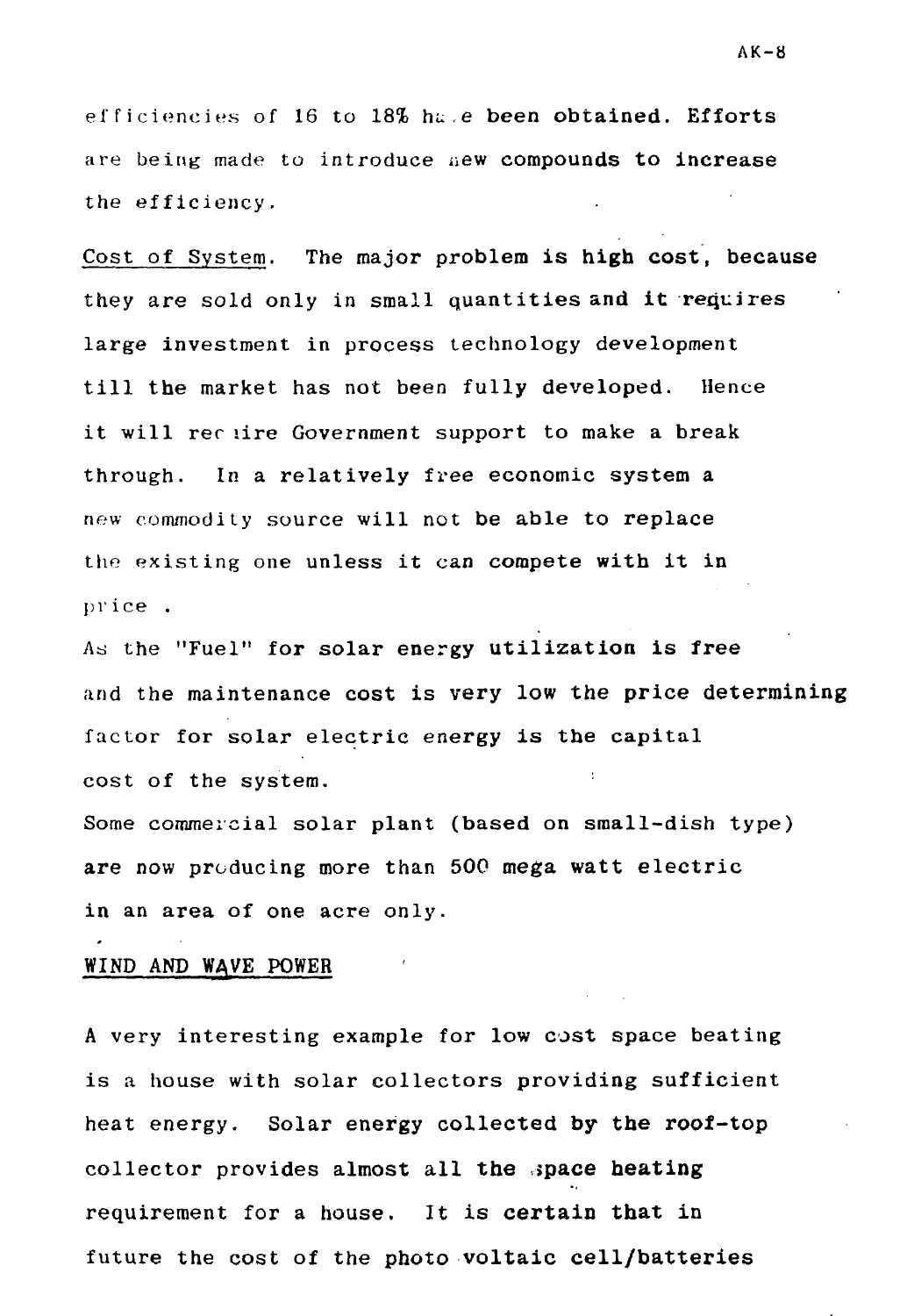will be reduced. If electricity costs twice as much as it does today, a small investment of approximately Rs. 400/sq. ft. or Rs. 20/Watt should be borne by the house owners for long term electric supply for the unit. At present the cost of solar cells is about Rs. 220/Watt which will be considerably reduced by the technological innovation and by modern production techniques.

At suitable places e.g. in Southern areas of Pakistan the wide belt along the coast; 1 starting from Makran-Karachi coast, and the entire ciligs of Karachi Hyderabad along other small towns and villages (where there is acute shortage of electrical energy) the wind and wave power is available for exploitation into useful form of energy.

WIND POWER: The energy associated **with wind** can be concentrated by a number of devices to yield energy. At a suitable place such as transmission towers, streched through out the country, about 100 ft above the ground, the velocity is measured at 20-25 miles/hours. This velocity is capable to generate 45 watt/sq.ft. This high quality mechanical energy is capable enough to rotate a wind mills and convert into electricity (1/3 of the instant energy on the area by the propeller). Hence this system gives 60% efficiency in terms of energy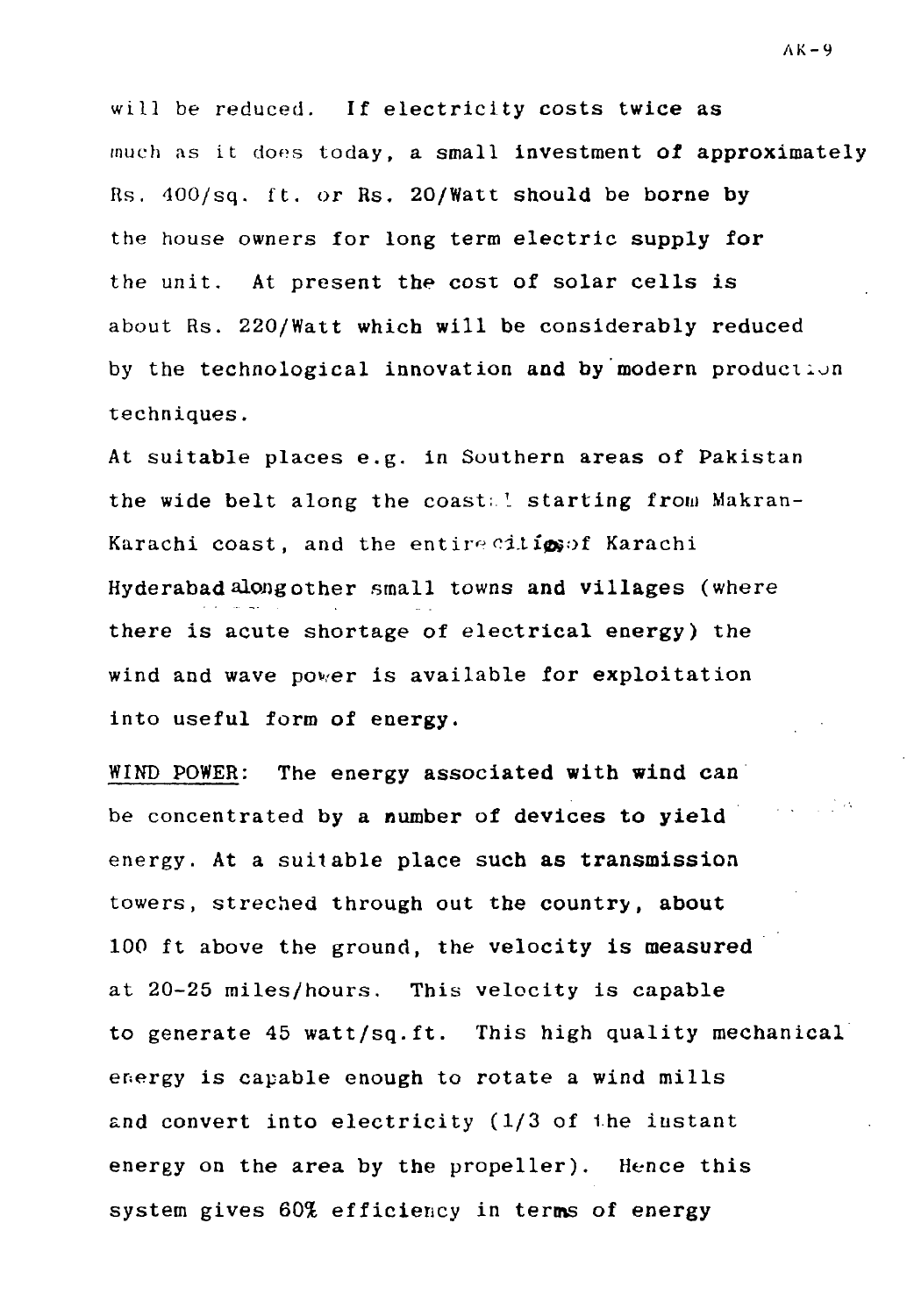conversion. The interesting characteristic of wind is that the power developed, increases as the cube of the wind velocity so that the power available at 25 mph is about double than that available at 20 mph which means that the energy power developed by the wind mills is greater than the power produced from a  $w_i$  i of average speed. This is the reason that in a number, of countries an entire profile of wind miLls have been set up long ago which provided huge amout of mechanical energy. This system gave remarkable energy for the development for these countries. We as tourists take them as symbol and as fancy or novelty, such as the wind mills of Holland, Denmark etc. Many countries are taking a keen interest in the development of wind power over the last few decades, particularly for power production in remote areas, which cannot be supplied from the main electrical networks at reasonable costs. For this purpose, ti ey have undertaken wind surveys in different countries e.g. France, Germany, Britian, Ireland, Spain, Denmark, Somaliland, Egypt, India, South Australia, U.S A., Canada, Canary Isles, Tobago, Uruguay and USSR. A wind speed of 5 to 10 miles per hour is also considered to be suitable.

**A K - 1 0**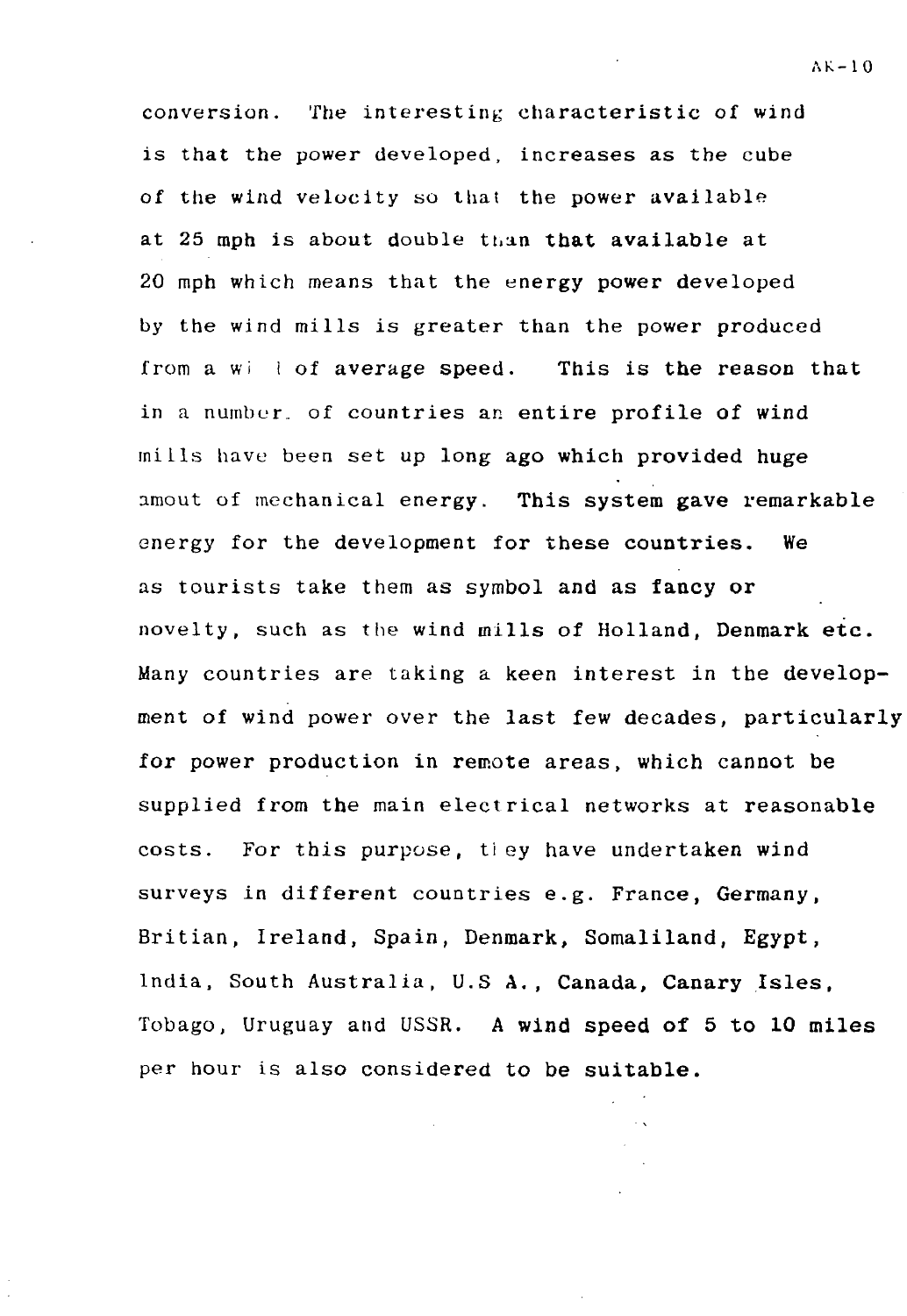The wind produced energy, it it is electricity, can be fed into the local or sub-network directly, without any storage of energy being needed, and resulting in fuel saving.

In Denmark, a 200 KW wind-driven generator has been running successfully, connected to the a.c. network for several years. Two machines one of 25 KW and the other 100 KW, are operating in the Isle of Mann. These have shown considerable promise of solving the problem, by economic wind-power generation. In Germany and in France, wind-driven machines of 100 KW, 130 KW and 640 KW have **been installed which** are very successful.

WAVE POWER. At our coastal belt **due** to **high wind** velocity of Arabian Sea in the **direction ol almost** SSE to WWS, the sea develops waves **about 5' high.** These waves carry an average power of 5000 Watt/linear ft. The wave power is high quality mechanical power. Now it is our duty to use wind and wave energy to harness the potential of these waves by suitable met hods.

## SCOPE OF HYDRO-POWER **IN PAKISTAN.**

By the historical decision about distribution of water between provinces a complicated national issue pending for a long time has been concluded. It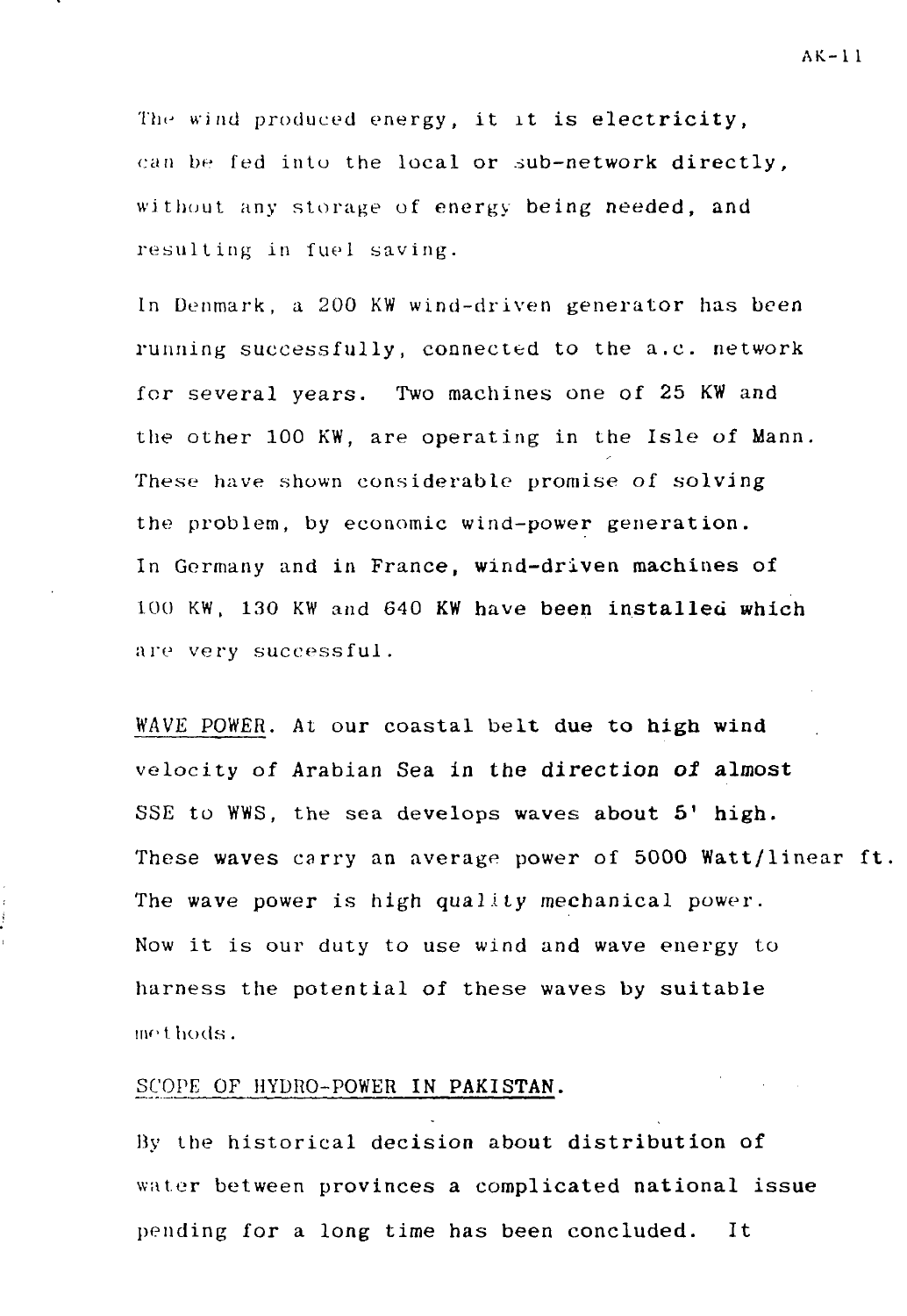is not clear that each provice will move forward to exploit/use the opportunities of the hydro-power by development of small dams and a sound planning will be rade. Recently NWFP, Sind, Baluchistan andPunjab Governments have announced that a number of small dams/projects are being taken up to utilise the hydro-power to generate electricity for the rapid development of rural areas of these provinces. The Kalabagh Dam when completed, will also piovide a huge amount of hydro-electric power for the country.

# Status of Technical Information regarding Renewable Energy in Pakistan.

Some years ago the Ministry of Science and Technology was created to look after the science and technology affairs and its development. This Ministry is responsible for looking after the activities of science and technology in the country. This Ministry is providing information on a number of scientific issues including renewable energy.

There are other agencies which are contributing towards the R&D for renewable energy as well as providing information in this field by publishing their news, journals and magzines. Some of the important organisations are:

- 1- Pakistan Council for Scientific&Industrial Research.
- 2- National Institute of Silicon Technology.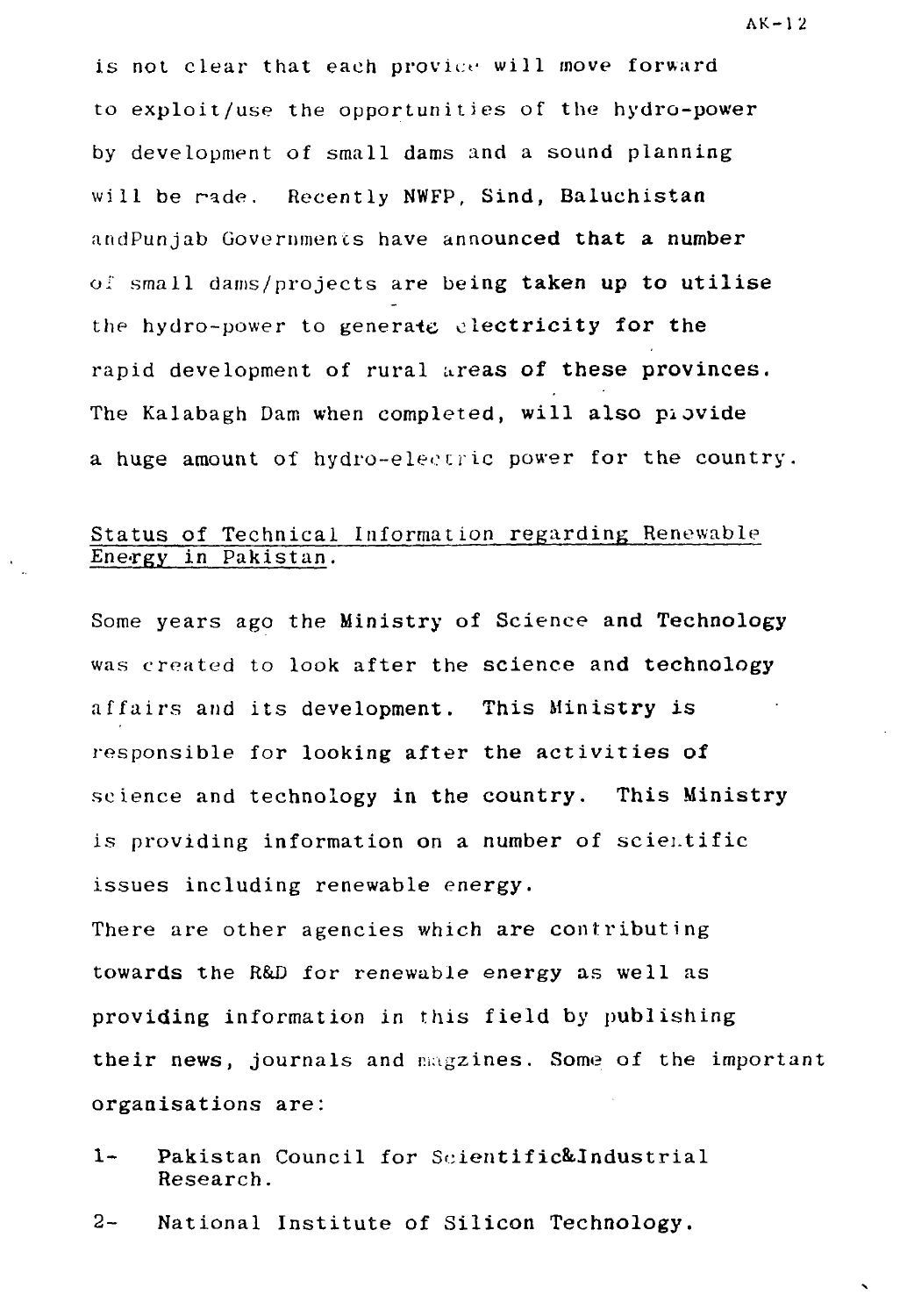- 3- Pakistan Academy of Sciences, Islamabad
- 4- Pakistan Science Foundation.
- 5- Pakistan Scientific Technology Information Centre.
- 6- Pakistan Council of Appropriate Technology, I slamabad.
- 7- National Institute of Electronics.
- 8- National Centre for Technology Transfer.
- 9- Institute of Oceanography, Karachi.

In addition to the above organisations the scientific society of Pakistan is planning an important role by means of publications as well as by arranging seminars and annual science conferences at different Universities of the country.

Having all these institutions it is regretful to observe that there is no integration and there is a need of a collective source which can be consulted with authenticity and accuracy to provide all the required information/news in respect of renewable energy for all those who are doing research and developments in this field.

1- It is suggested that Ministry of Science and Technology should take this responsibility to collect all the information from national and international agencies to provide it in the form of a monthly publication available to every one interested in this field.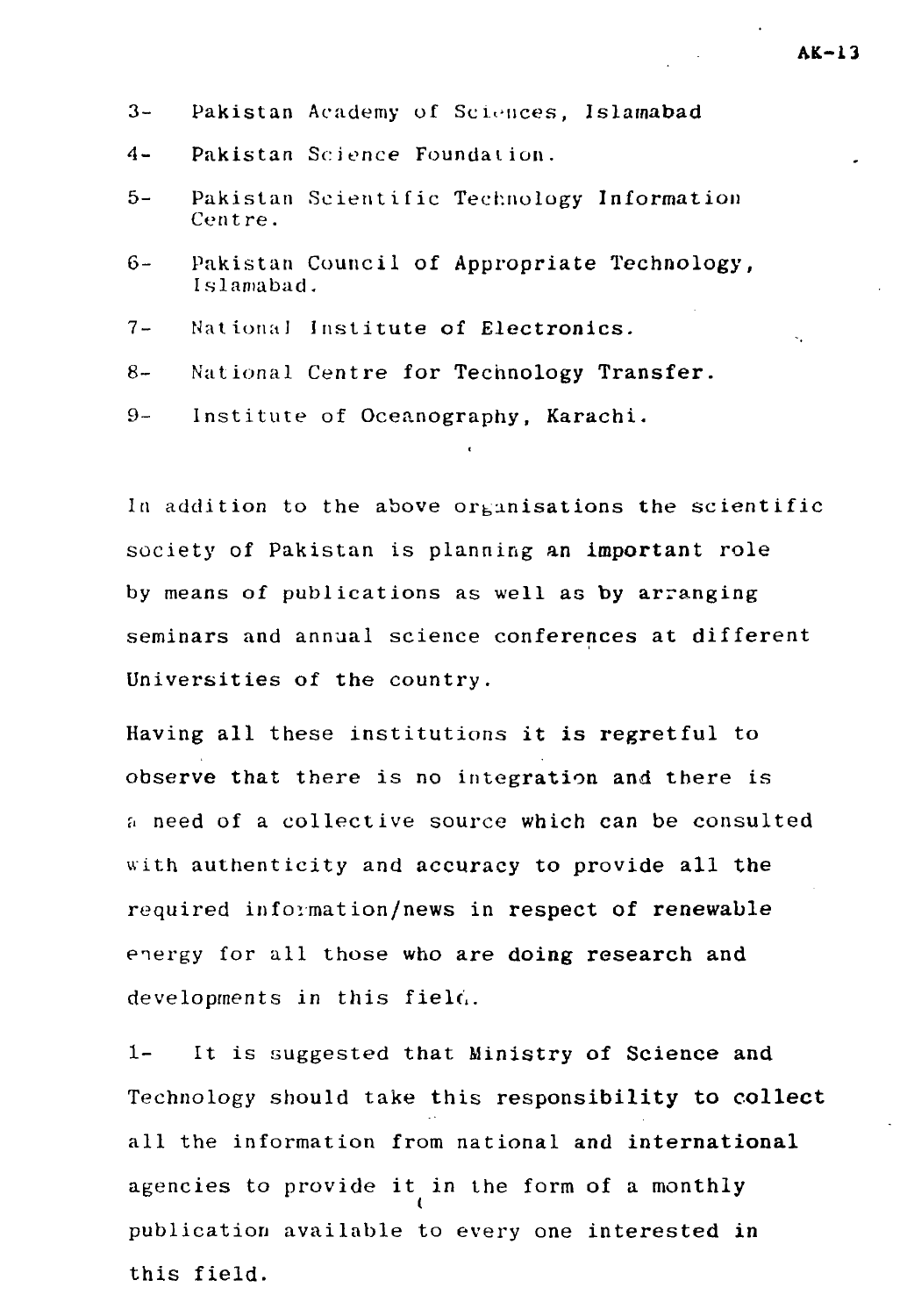2- Different types of **datu/maps** such as **readiation** should be available for different months in **the** country, coal and hydro-power available at different sites. Wind power and its intensity in different areas of the country, Wave power **and its** intensity along with coastal areas etc.

3- It is also ted that in each province a science meusium/scionce centre **may be** established where all the demonstrations/informations are made public. The general public, students and the scholars working in this field will be benefitted by these centres.

4- A central data base may **be establish where** all the information are **recorded stored and updated** to use for different applications.

ر